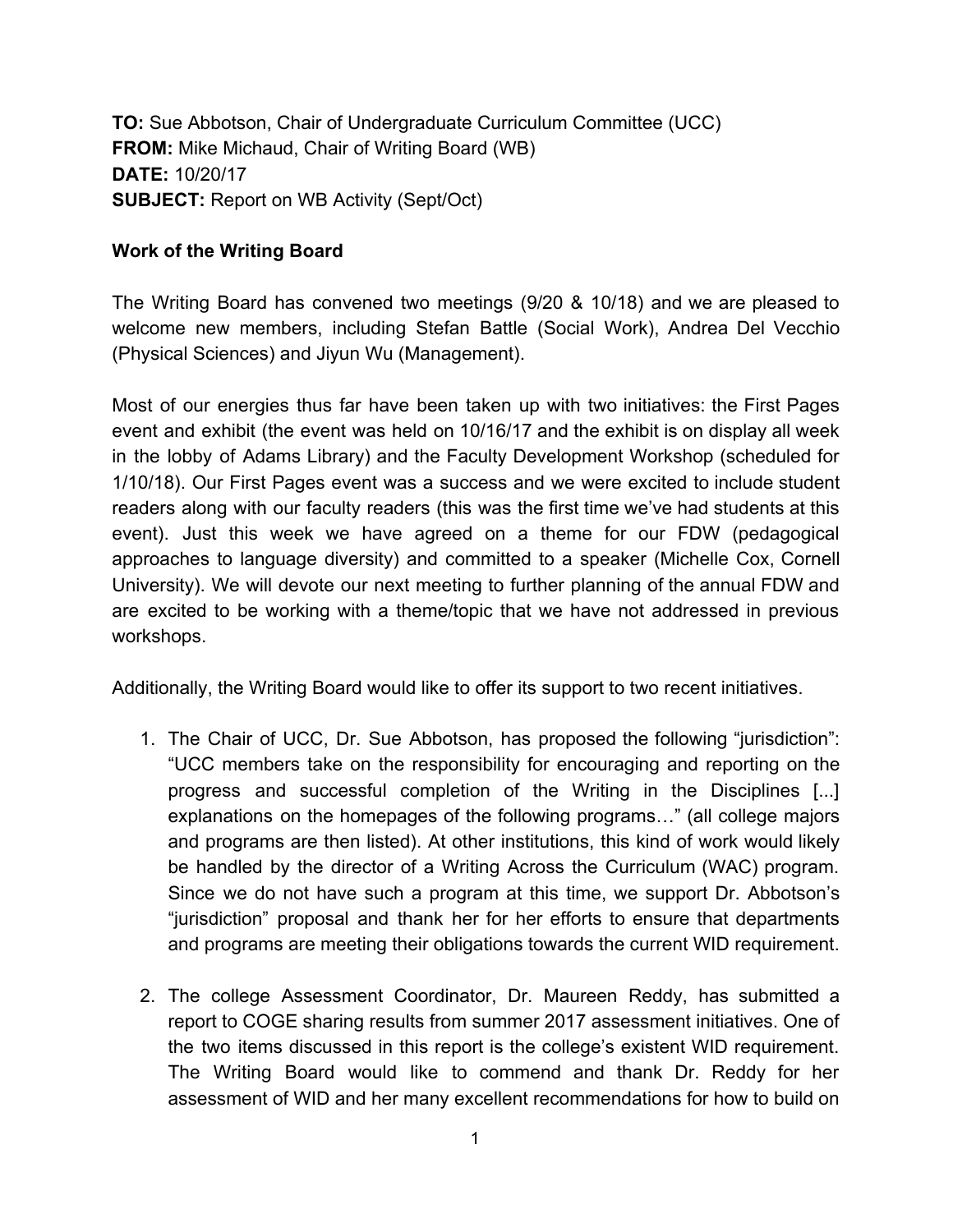and improve the work that has already been done in this area. The Board stands by, ready to assist, with carrying out whichever of Dr. Reddy's recommendations COGE decides to act on. In particular, we support the appointment of a WID coordinator. We feel that whatever form WID at RIC takes going forward, appointing a coordinator or director to head up this work will be a critical step.

## **Work of the Writing Board Chair**

My primary work as Writing Board chair continues to be in the area of professional development. While a good deal of my time is taken up with planning our campus-wide events (i.e. First Pages, FDW), most of my energy and thinking is devoted to supporting faculty as well as departments and programs with matters related to pedagogy and curriculum. Today, for example, I strategized with a senior WAC expert at another institution, to learn about how his program was built and how our WID requirement might be further developed. Tomorrow I will meet with participants in this year's Summer Seminar for Teaching Writing to further support them with their efforts to implement "best practices" in the teaching of writing across the disciplines. Next week I will meet with members of a department to rethink their WID plan and I will also meet with individual faculty members to support them in their efforts to retool assignments and feedback processes. The week after that I will lead a week-long online mini-course on teaching with peer-review.

Here is a further run-down of professional development work in which I've been engaged over the past six or so months:

- **Master's Social Work (MSW) Program:** Provide ongoing support to MSW faculty in their efforts to support students with special writing challenges. Lead half-day workshop with MSW faculty on assessment/evaluation of student writing, 5/30/17.
- **School of Nursing**: Provide ongoing support to faculty on design and implementation of curriculum for N226, nursing's writing-in-the-disciplines course. Ongoing consultation on WID curriculum. Lead half-day workshop with N226 faculty, 5/24/17.
- **School of Business:** Ongoing support and liaison for *English 230: Writing for Professional Settings* (required WID course for multiple B-School students). I also teach the course regularly.
- **Adjunct Faculty:** Collaborate with adjunct faculty union to identify targeted professional development opportunities. Lead ½ day workshop with adjunct faculty from History Department, 5/22/17.